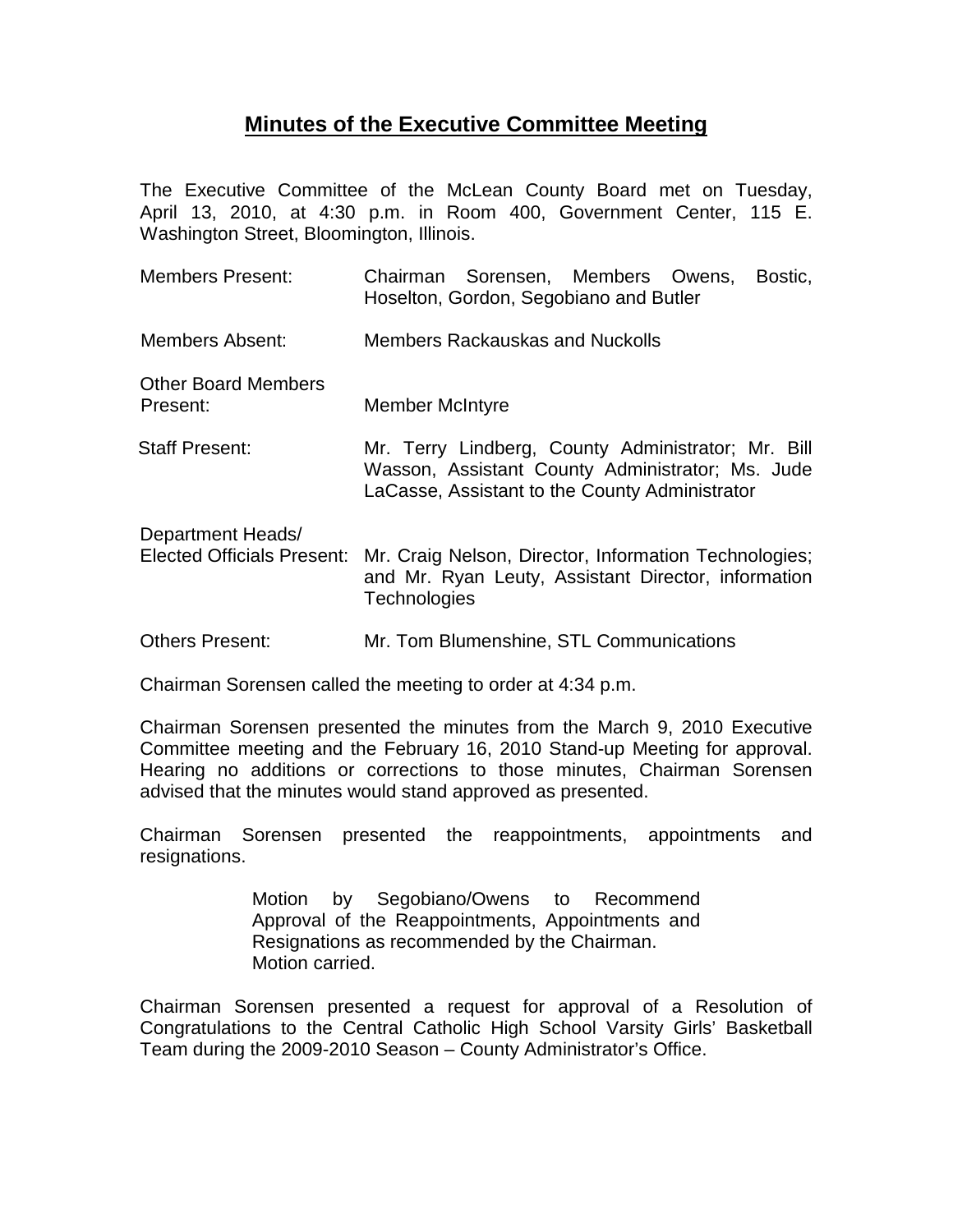Minutes of the Executive Committee April 13, 2010 Page Two

> Motion by Segobiano/Gordon to recommend approval of a Resolution of Congratulations to the Central Catholic High School Varsity Girls' Basketball Team during the 2009-2010 Season – County Administrator's Office. Motion carried.

Chairman Sorensen presented a request for approval to award a Contract to STL Communications to build a wireless infrastructure for the County's Data communication needs – Information Technologies.

Mr. Craig Nelson, Director, information Technologies, explained that the data communications contract with A5.com, which uses a technology known as T1's, will expire in May. He advised that the new system is a wireless system that will cost less than the current system.

Mr. Nelson stated that the contract is a four-year lease purchase with a dollar buy-out so that at the end of four years there will be no more recurring cost. He added that it is \$20,000 cheaper than using the T1 system.

Mr. Nelson compared the differences between the STL Communications and NuWave, which was another potential system that proposed wireless solutions. Mr. Nelson stated that the STL proposal provides the County with significantly larger amount of bandwidth for the types of applications used within the County.

Mr. Nelson respectfully requested approval of the contract with STL Communications.

> Motion by Owens/Hoselton to recommend Award a Contract with STL Communications to Build a Wireless Infrastructure for the County's Data Communication Needs – Information Technologies. Motion carried with Chairman Sorensen voting "present".

Chairman Sorensen asked if there were any questions or comments. Hearing none, he thanked Mr. Nelson.

Ms. Diane Bostic, Chairman, Property Committee, presented a request for approval of the Fairview Lease Agreement between the Town of Normal and the County of McLean – Facilities Management.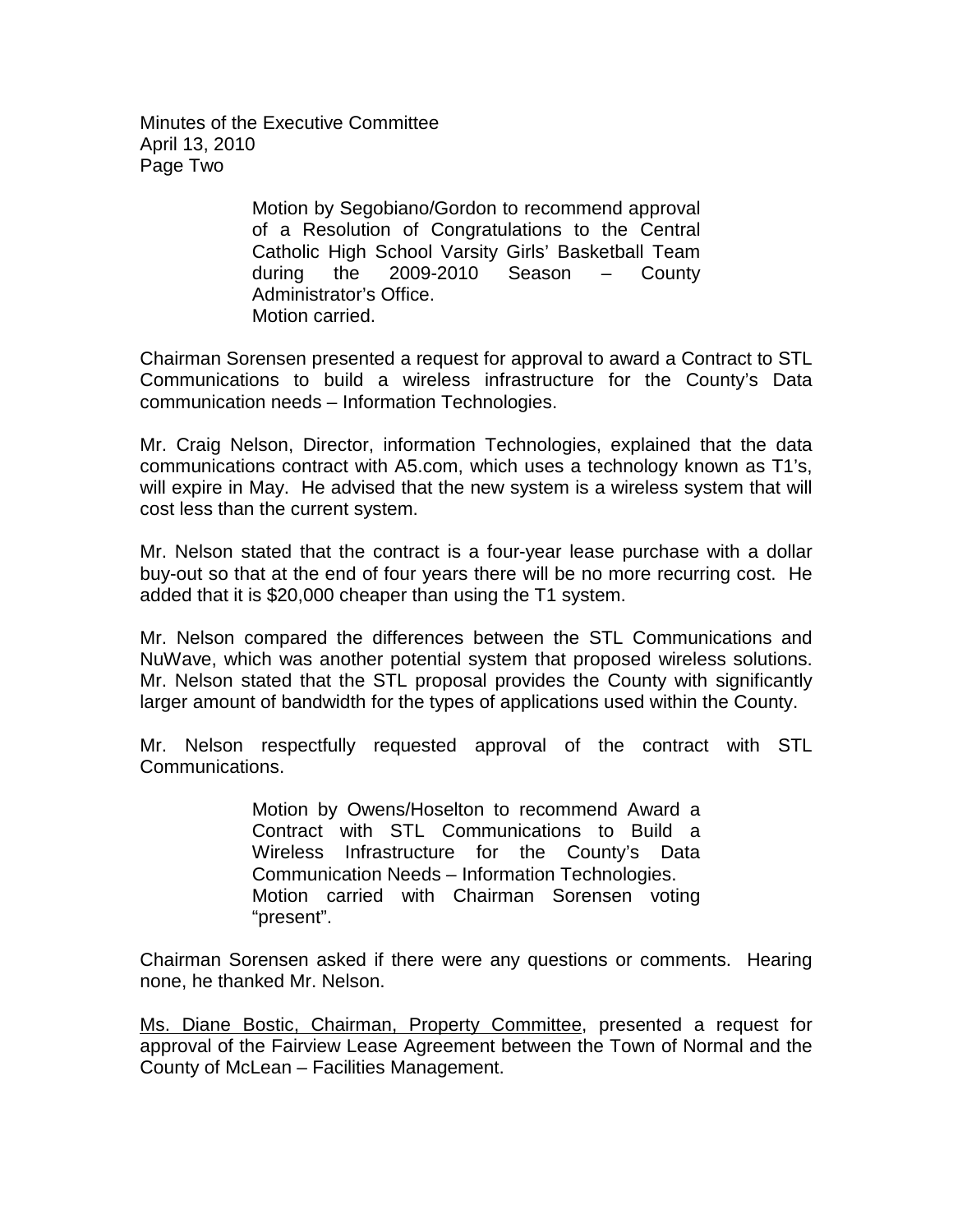Minutes of the Executive Committee April 13, 2010 Page Three

Mr. Segobiano expressed concern with the proposed 20-year Lease Agreement with Fairview. He acknowledged that the Town of Normal has been a good steward on this property. However, Mr. Segobiano opposes a 20-year Lease Agreement in these economically difficult times.

Mr. Segobiano also expressed concern that the Lease Agreement mandates that, should the County decide to terminate the lease, the County is responsible for removal of all of the Town of Normal's equipment that is on the property.

Mr. Segobiano advised that the County is not in the real estate business, citing the County's sale of the McBarnes Building as an example.

Mr. Segobiano asked the Committee to reconsider the 20-year Lease Agreement for that property.

Ms. Bostic responded that the Town of Normal has put a significant amount of dollars into the water park that is enjoyed by many people. Ms. Bostic added that this is a significant tract of land inside the city limits of Normal and is an asset to the County. She advised that the County has reserved the northern part of the property for expansion should the County need to expand the Nursing Home or Juvenile Detention Center. Ms. Bostic noted that the 20-year lease protects Normal with their investment on the water park and protects the County's valuable asset of buildings and lands. Ms. Bostic recommended the 20-year lease.

Mr. Segobiano reiterated his concern with the County entering into a 20-year lease with the Town of Normal. He indicated that he will vote "no" on this issue.

> Motion by Bostic/Gordon to recommend approval of the Fairview Lease Agreement between the Town of Normal and the County of McLean – Facilities Management. Motion carried with Mr. Segobiano voting "no."

Chairman Sorensen asked if there were any other questions or comments. Hearing none, he thanked Ms. Bostic.

Mr. Stan Hoselton, Chairman, Transportation Committee, presented a request for approval of an Emergency Appropriation Ordinance Amending the McLean County Fiscal Year 2010 Combined Annual Appropriation and Budget Ordinance – McLean County Highway Department Fund 0120, McLean County Highway Department 0055.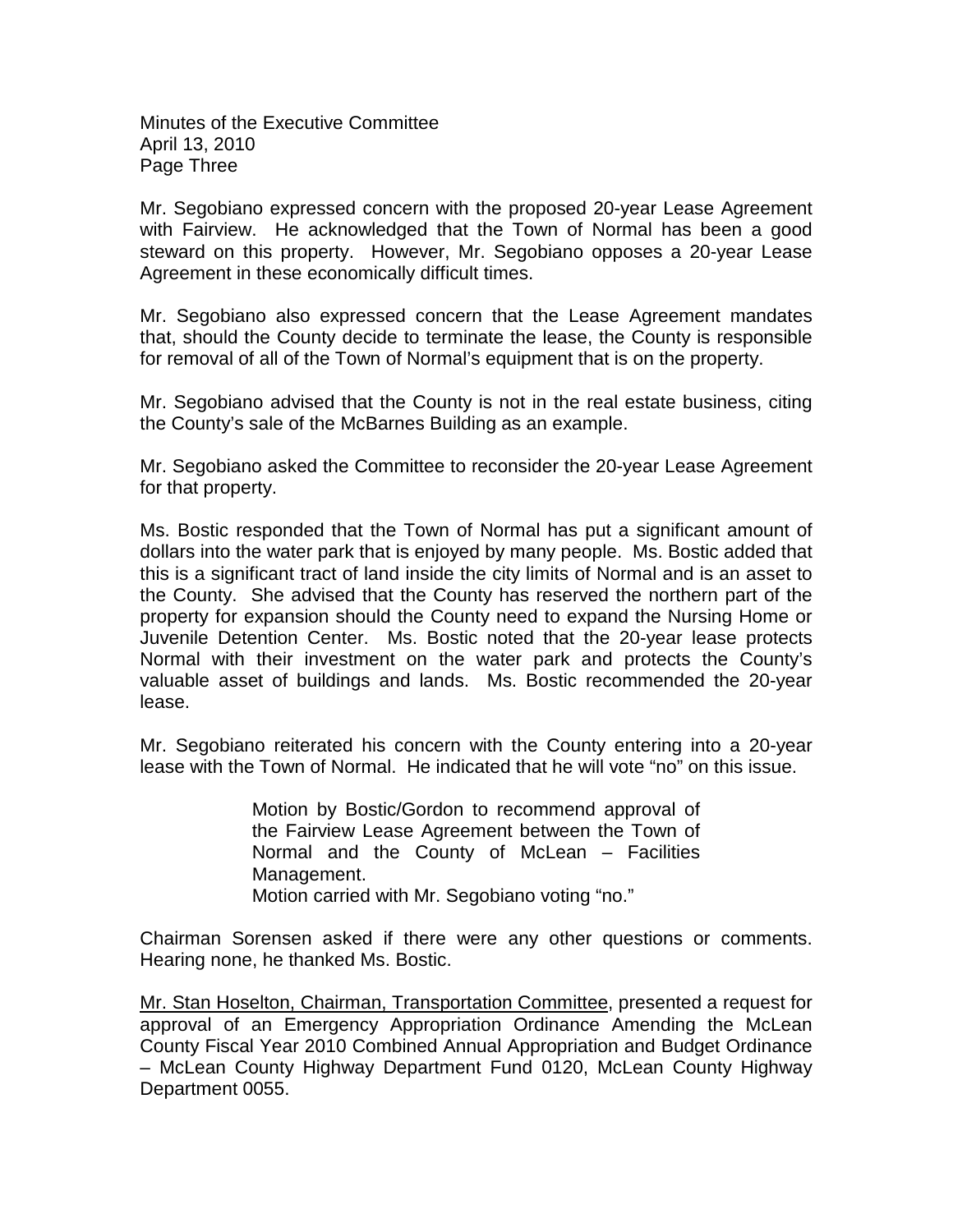Minutes of the Executive Committee April 13, 2010 Page Four

> Motion by Hoselton/Segobiano to Recommend Approval of an Emergency Appropriation Ordinance Amending the McLean County Fiscal Year 2010 Combined Annual Appropriation and Budget Ordinance – McLean County Highway Department Fund 0120, McLean County Highway Department 0055. Motion carried.

Mr. Hoselton stated that there are several items going to the Board that were discussed at length at the Transportation Committee meeting.

Chairman Sorensen asked if there were any questions or comments. Hearing none, he thanked Mr. Hoselton.

Mr. Ben Owens, Chairman, Chairman, Finance Committee, presented several requests for SHOW BUS, which can all be acted upon together. The three requests are:

- ▶ Request Approval of an Illinois Department of Transportation (IDOT) State Fiscal Year 2011 Combined Application for Section 5311 Non-Metro Public Transportation Capital/Operating Assistance and Intercity Bus Grant;
- Request Approval of an IDOT Downstate Urban Area Operating Assistance Grant Application;
- Request Approval of Purchase of Service Agreement between McLean County and SHOW BUS for Rural Public Transportation.

Motion by Owens/Hoselton to Recommend Approval of an Illinois Department of Transportation (IDOT) State Fiscal Year 2011 Combined Application for Section 5311 Non-Metro Public Transportation Capital/Operating Assistance and Intercity Bus Grant; Recommend Approval of an IDOT Downstate Urban Area Operating Assistance Grant Application; and Recommend Approval of Purchase of Service Agreement between McLean County and SHOW BUS for Rural Public Transportation. Motion carried.

Mr. Owens presented a request for Approval of a Resolution of the McLean County Board setting forth specific recommendations for the Fiscal Year 2010 General Fund annual Appropriation and Budget Ordinance – County Administrator's Office.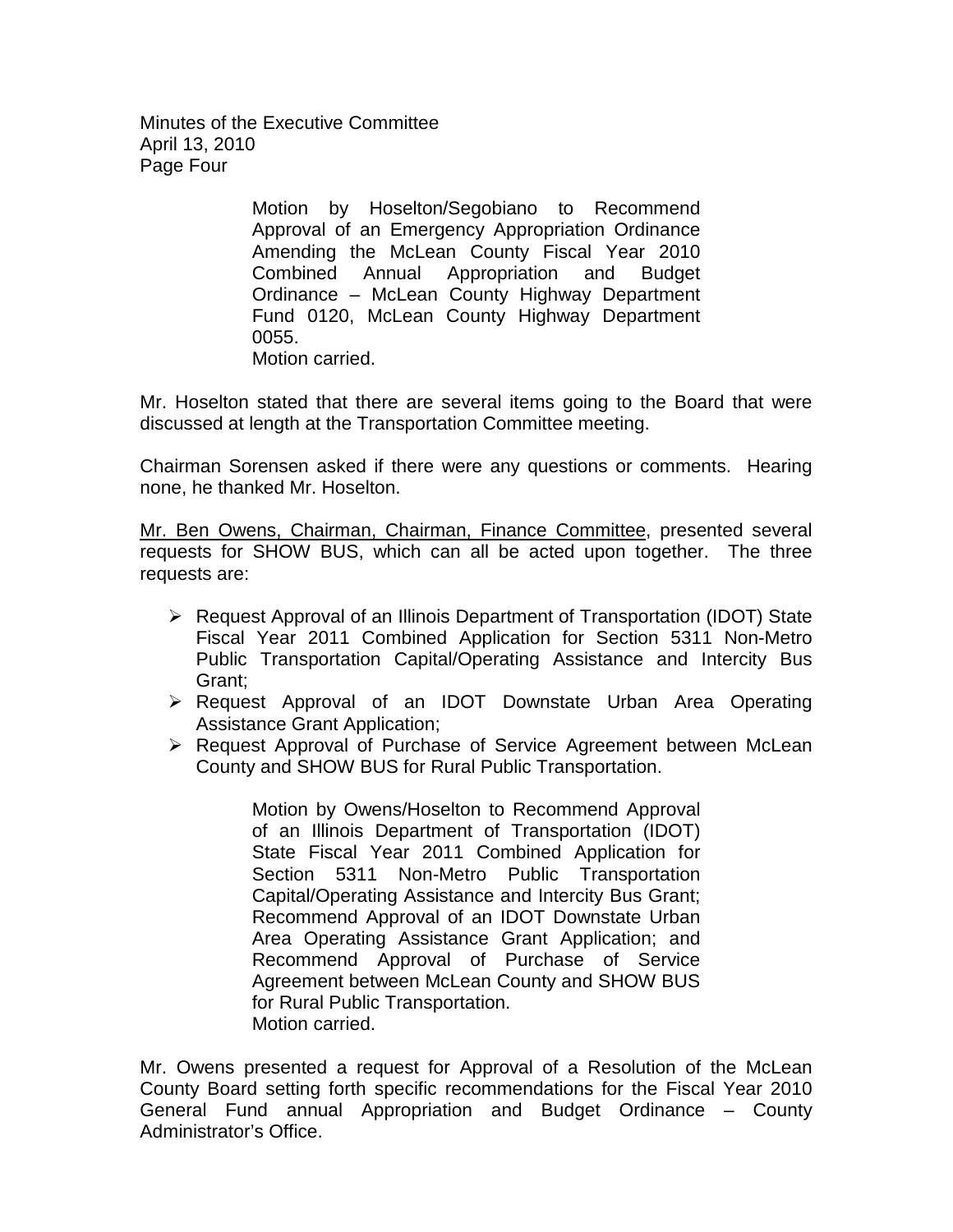Minutes of the Executive Committee April 13, 2010 Page Five

> Motion by Owens/Butler to Recommend Approval of a Resolution of the McLean County Board setting forth specific recommendations for the Fiscal Year 2010 General Fund Annual Appropriation and Budget Ordinance - County Motion carried.

Mr. Segobiano commented that the County may be faced with some very difficult situations in the future given the difficult economic climate. He noted that it may be necessary to go in and make appropriate changes to this Resolution if necessary in the future.

Mr. Owens thanked the County Administrator's Office on the work they did to prepare this Resolution and for their budget presentation to the Finance Committee.

Chairman Sorensen reminded the Committee that this action is, in essence, instituting a hiring freeze in the County. It is removing from the budget almost all currently vacant positions and establishing a very rigorous process for all departments to hire replacement staff as vacancies occur during the rest of 2010. Chairman Sorensen expressed his appreciation of the Finance Committee and the Administrator's Office in taking this strong pro-active move to capture whatever savings opportunities happen as a result of natural attrition. He indicated that it is easier on everyone involved when a vacant slot can be frozen as opposed to eliminating a position.

Chairman Sorensen asked if there were any questions or comments. Hearing none, he thanked Mr. Owens.

Mr. John McIntyre, Vice Chairman, Justice Committee, presented a request for approval of a renewal of State of Illinois Intergovernmental Agreement between Illinois Department of Healthcare and Family Services and McLean County Circuit Court Chief Judge, Agreement No. 2011-55-008-K, IV-D Child Support Enforcement Program – Circuit Court.

> Motion by McIntyre/Gordon to Recommend Approval of a Renewal of State of Illinois Intergovernmental Agreement between Illinois Department of Healthcare and Family Services and McLean County Circuit Court Chief Judge, Agreement No. 2011-55-008-K, IV-D Child Support Enforcement Program – Circuit Court. Motion carried.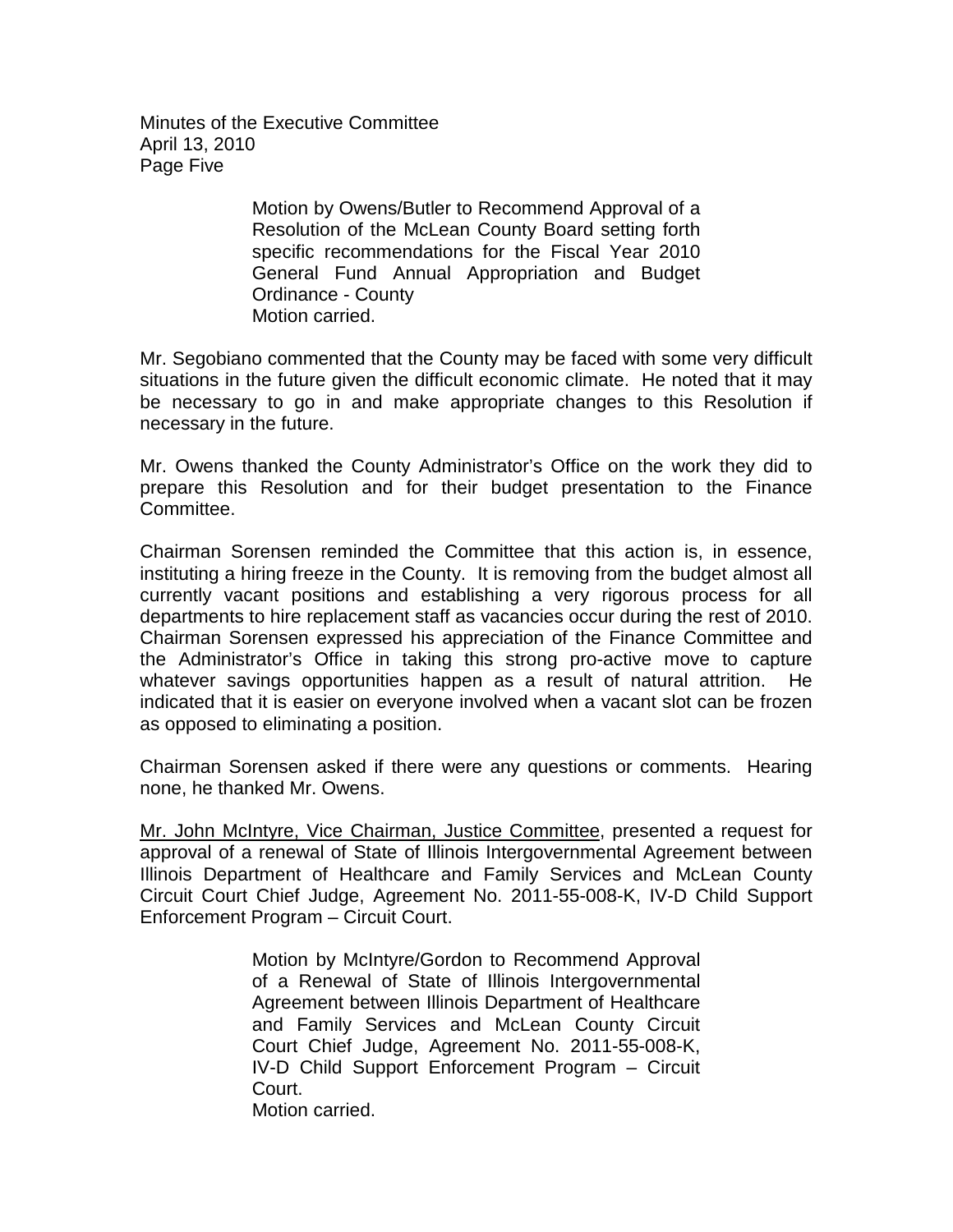Minutes of the Executive Committee April 13, 2010 Page Six

Vice Chairman McIntyre presented a request for approval of a renewal of State of Illinois Intergovernmental Agreement between Illinois Department of Healthcare and Family Services and McLean County Circuit Clerk, Agreement No. 2011-55- 007-KG, IV-D Child Support Enforcement Program – Circuit Clerk.

> Motion by McIntyre/Segobiano to Recommend Approval of a Renewal of State of Illinois Intergovernmental Agreement between Illinois Department of Healthcare and Family Services and McLean County Circuit Clerk, Agreement No. 2011- 55-007-KG, IV-D Child Support Enforcement Program – Circuit Clerk. Motion carried.

Mr. McIntyre advised that items going to the Board include a request from Sheriff Emery to purchase six squad cars and one administrator's car.

Chairman Sorensen asked if there were any additional questions or comments. Hearing none, he thanked Mr. McIntyre.

Mr. George Gordon, Chairman, Land Use and Development Committee, advised that the Land Use and Development Committee brings no items for action to the Executive Committee.

Chairman Sorensen asked if there were any additional questions or comments. Hearing none, he thanked Mr. Gordon.

Chairman Sorensen announced that Mr. Jim Soeldner has been appointed to the Heartland RC&D Council replacing Ms. Bostic. Chairman Sorensen noted that this is a land use and planning organization. He noted that, historically, a member of the Board sits on this commission, but it is not a formal Board appointment. Chairman Sorensen asked Ms. Bostic to talk about the Heartland RC&D.

Ms. Bostic indicated that the Federal Government, through the Department of Agriculture, flows money into communities for rural development via the heartland RC&D Council. She stated that the development could include SHOW BUS, widening of Route 51 south of Decatur, health issues for seniors who are isolated in the rural community, etc. Ms. Bostic advised that, because of the current economy, there is no extra money coming from the Department of Agriculture at this time. Mr. Gordon, who is also on the Council, noted that RC&D stands for Resource Conservation and Development. It is a program that has been in existence for almost half a century and can be used for urban as well as rural projects.